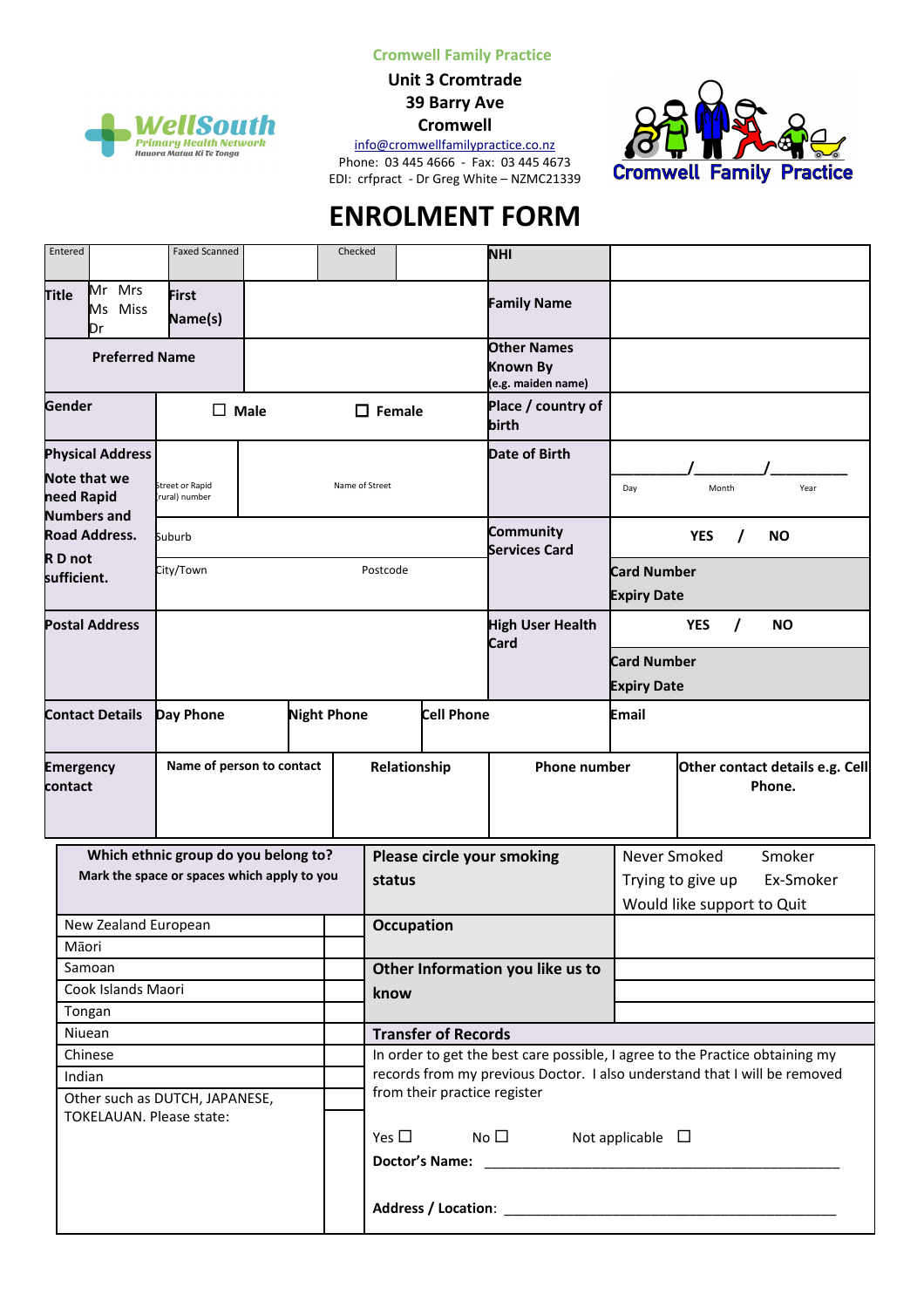## **Enrolment in the Practice / WellSouth**

**I intend to use** Cromwell Family Practice as my regular and ongoing provider of general practice / GP / First Level primary health care services.

I am entitled to enrol because I am residing permanently in New Zealand<sup>[1](#page-1-0)</sup> and meet one of the following eligibility criteria:

| l am a New Zealand citizen<br>OR.<br>a)                                                                    | Yes.<br>No |
|------------------------------------------------------------------------------------------------------------|------------|
| I hold a resident visa or a permanent resident visa (or a residence permit if issued before December 2010) | No.        |
| b)                                                                                                         | Yes.       |
| I am an Australian citizen or Australian permanent resident AND able to show I have been in New Zealand or | No.        |
| $\circ$ )                                                                                                  | Yes        |
| intend to stay in New Zealand for at least 2 consecutive years                                             |            |
| I have a work visa/permit and can show that I am able to be in New Zealand for at least 2 years (previous  | Yes        |
| d)                                                                                                         | No         |
| permits included)                                                                                          |            |
| I am an interim visa holder who was eligible immediately before my interim visa started                    | No         |
| e)                                                                                                         | Yes        |
| I am a refugee or protected person OR in the process of applying for, or appealing refugee or protection   | No.        |
| f)                                                                                                         | Yes        |
| status, OR a victim or suspected victim of people trafficking                                              |            |
| I am under 18 years and in the care and control of a parent/legal guardian/adopting parent who meets one   | No         |
| q)                                                                                                         | Yes.       |
| criterion in clauses a–f above                                                                             |            |
| I am 18 or 19 years old and can demonstrate that, on the 15 April 2011, I was the dependant of an eligible | No         |
| h)                                                                                                         | Yes.       |
| work permit holder                                                                                         |            |
| I am a NZ Aid Programme student studying in NZ and receiving Official Development Assistance funding (or   | No         |
| i)                                                                                                         | Yes.       |
| their partner or child under 18 years old)                                                                 |            |
| am participating in the Ministry of Education Foreign Language Teaching Assistantship scheme               | No.        |
| j)                                                                                                         | Yes        |
| I am a Commonwealth Scholarship holder studying in NZ and receiving funding from a New Zealand university  | No.        |
| k)                                                                                                         | Yes.       |
| under the Commonwealth Scholarship and Fellowship Fund.                                                    |            |

**I confirm** that, if requested, I can provide proof of my eligibility.

## **My agreement to the enrolment process**

**NB Parent or caregiver to sign if you are under 16 years**

**I choose to enrol with this practice as my regular and on-going provider of general practice / GP / First Level primary health care services.**

**I understand** that by enrolling with this practice I will be enrolled with the Primary Health Organisation (PHO) this practice belongs to, and my name address and other identification details will be included on both the Practice and the PHO Enrolment Register.

**I understand** that if I visit another provider where I am not enrolled I may be charged a higher fee.

**I have been given information** about the benefits and implications of enrolment with the PHO, and their contact details.

**I have read and I agree** with the Health Information Privacy Statement.

**I agree** to inform the practice of any changes in my eligibility.

|                                     | Month<br>Year<br>Dav |  |  |  |  |  |
|-------------------------------------|----------------------|--|--|--|--|--|
| <b>SIGNATURE</b>                    | <b>DATE</b>          |  |  |  |  |  |
| OR Signed by AUTHORITY <sup>2</sup> |                      |  |  |  |  |  |
|                                     |                      |  |  |  |  |  |

| Full Name of Authority                                           | <b>Contact Phone Number</b>   | Relationship         |  |  |  |  |  |  |
|------------------------------------------------------------------|-------------------------------|----------------------|--|--|--|--|--|--|
| Address                                                          | <b>Signature of Authority</b> | Month<br>Year<br>Dav |  |  |  |  |  |  |
| Detail the basis of authority (e.g. parent of a child under 16): |                               |                      |  |  |  |  |  |  |

<span id="page-1-0"></span><sup>1</sup> The definition residing is NZ is that you intend to be resident in New Zealand for at least 183 days in the next 12 months

<span id="page-1-1"></span><sup>&</sup>lt;sup>2</sup> An authority is the legal right to sign for another person if for some reason they are unable to consent on their own behalf.